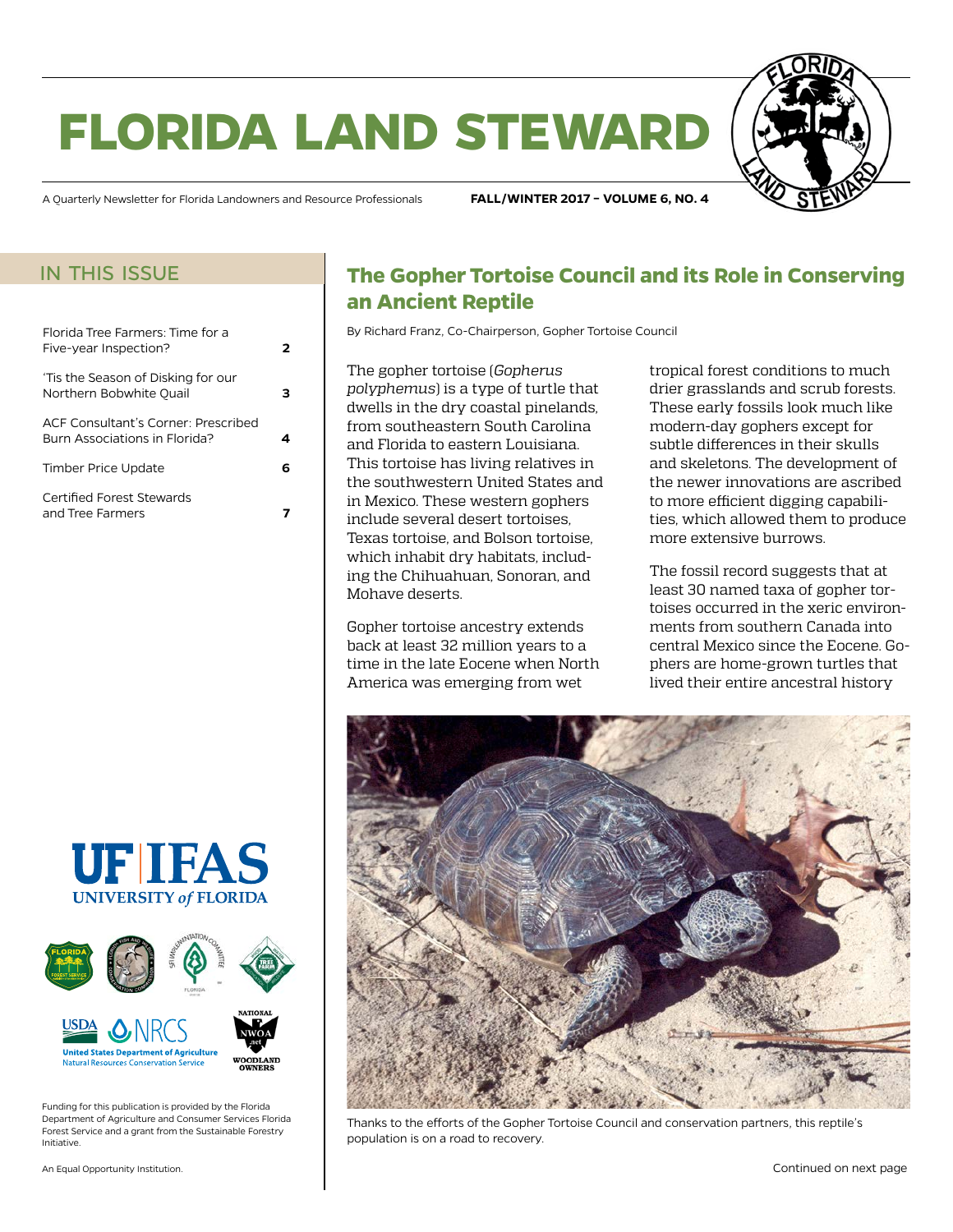<span id="page-1-0"></span>The Gopher Tortoise Council and its Role in Conserving an Ancient Reptile...continued from previous page

in North America, and no place else. They are thought to have evolved from more primitive forest tortoises (genus *Hadrianus*), which originally made their way here from Eurasia, via an early Arctic pathway.

#### **Imperiled Status**

In the 1960s, Walter Auffenberg, Curator of Herpetology at the Florida Museum of Natural History, began population studies on gopher tortoises in Alachua County. Seeing local declines in the species, Walt began probing out beyond local sites to areas in the eastern Florida panhandle. To his astonishment, Walt encountered huge piles of gopher tortoise shells that had been butchered for food along rural panhandle roads. In response, Walt was given a grant from the U.S. Fish and Wildlife Service to evaluate the status of the tortoise throughout its range. I joined him in this study in 1974. This study not only defined the geographic and environmental distributions of this tortoise, but also focused on its conservation status. It became obvious to us that this turtle and its habitat were imperiled.

#### **Seeds of a Conservation Campaign**

The organizational meeting of the infant Gopher Tortoise Council (GTC) occurred in spring 1978, as part of the All-Florida Herpetology Conference, sponsored by Ray Ashton and the Florida Museum of Natural History and held on the University of Florida campus. The unpredictable Walt Auffenberg was scheduled to talk at this meeting about his latest research on Komodo dragons, but stopped mid-stream at the podium, saying, "No, I don't want to talk about dragons, I want to tell you about the demise of the local gopher tortoise." His talk was so impassioned that the audience gave him a standing ovation. That evening a small group of us met at the Museum, and Auffenberg laid out his plan for the new organization. The first formal meeting was held in November 1979 in Gainesville in conjunction with the All Florida Herpetology Conference. The Council published its first meeting publication that summarized the research presented at the 2nd Annual Meeting, held in Auburn, AL, in November 1980.

Over the years, a maturing Gopher Tortoise Council established the following guiding principles: (1) to offer professional advice for management, conservation, and protection of gopher tortoises; (2) to encourage the study of the life history, ecology, behavior, physiology, and management of gopher tortoises and other upland species; (3) to conduct active public information and conservation education programs; and (4) to seek effective protection of the gopher tortoise and other upland species throughout the southeastern United States. To accomplish these ends, the Council established an annual meeting, newsletter, series of scientific and educational awards, student travel grants, and several statebased conservation initiatives.

Two meetings of the GTC took place in January and October 2017 in Palatka, Florida and Aiken, South Carolina, respectively. If you are interested in the conservation of gopher tortoises and their habitats, check out the GTC website, [http://www.gophertortoisecouncil.](http://www.gophertortoisecouncil.org/) [org/,](http://www.gophertortoisecouncil.org/) for information about upcoming meetings and the Council's work.

#### **Florida Tree Farmers: Time for a Five-year Inspection?**



The Florida Tree Farm Program requests that certified Tree farmers, who have been certified in the American Tree Farm System for *five years*, contact a Tree Farm inspector to have their Tree Farm reinspected. All Tree Farms must be inspected every five years in order to verify activity and maintain the credibility of the Program. We very much appreciate your help with the five-year inspection process.

**Find your Tree Farm District Representative** at [https://www.](https://www.treefarmsystem.org/about-fl) [treefarmsystem.org/about-fl.](https://www.treefarmsystem.org/about-fl)

Your Florida Forest Service County Forester can help with the inspection as well. **Find your County Forester** at [http://www.freshfromflorida.com/](http://www.freshfromflorida.com/Divisions-Offices/Florida-Forest-Service/For-Landowners/County-Foresters) [Divisions-Offices/](http://www.freshfromflorida.com/Divisions-Offices/Florida-Forest-Service/For-Landowners/County-Foresters) [Florida-Forest-Service/](http://www.freshfromflorida.com/Divisions-Offices/Florida-Forest-Service/For-Landowners/County-Foresters) [For-Landowners/County-Foresters](http://www.freshfromflorida.com/Divisions-Offices/Florida-Forest-Service/For-Landowners/County-Foresters)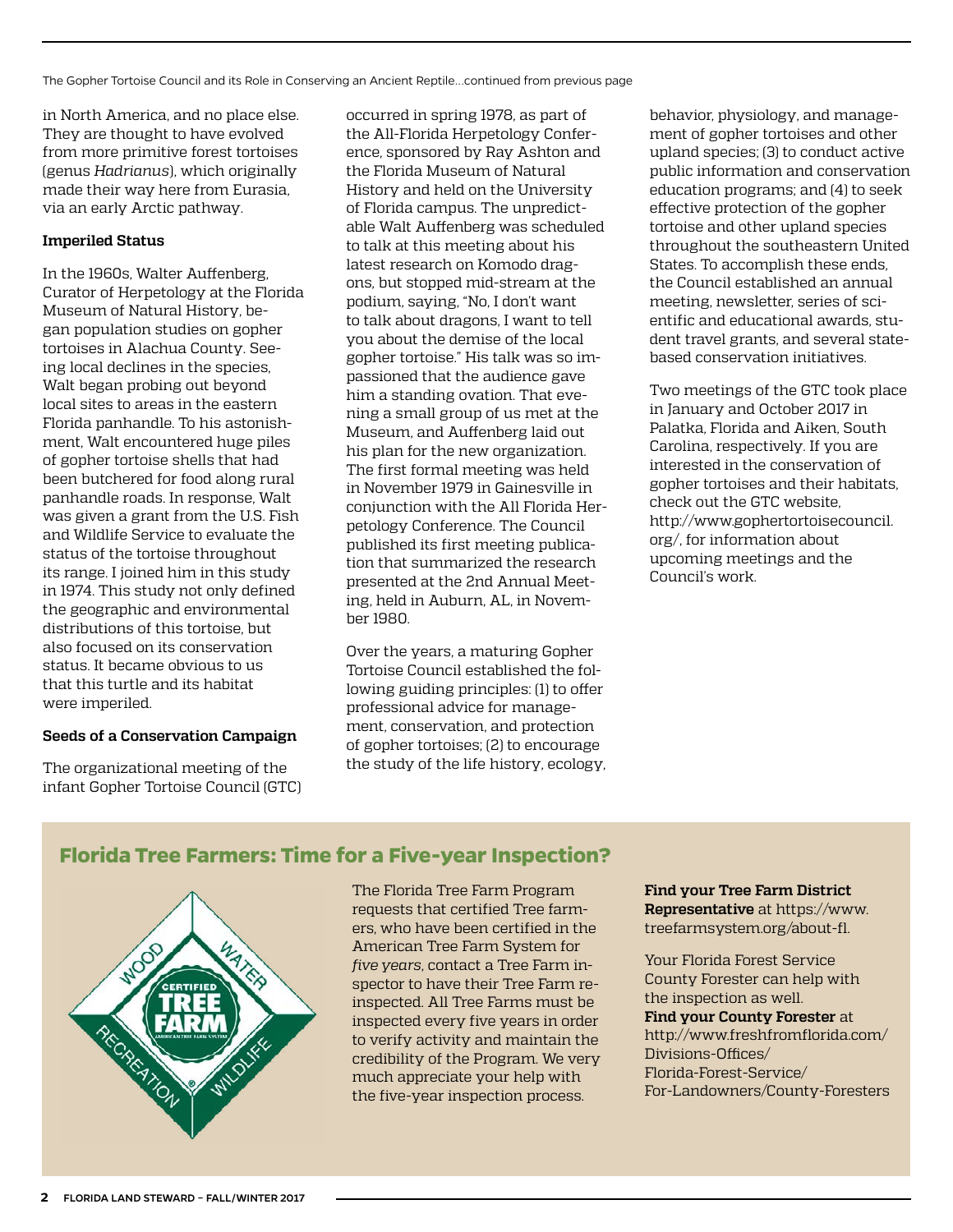### <span id="page-2-0"></span>**'Tis the Season of Disking for our Northern Bobwhite Quail**

By Don Buchanan, Landowner Assistance Biologist, Florida Fish and Wildlife Conservation Commission

As we enter the season of Thanks and Giving, I'd like to bring your attention to a gift you can give to our Northern bobwhite quail populations over the holidays. Bobwhite quail populations across Florida have dropped by about 80 percent over the past 50 years. The same has happened over the entire bobwhite range in the U.S., with a loss of an estimated 25 million quail. Changes in farm and forestry practices have left little room for bobwhites here in the panhandle. Old fields that once provided nesting and escape cover either have been planted in pine plantations or are being farmed fence row to fence row. Even with favorable weather conditions for bobwhite quail nesting success, as seen this past year, the overall population will not grow without improving quail habitat.

This winter, you can help improve your bobwhite quail habitat in the panhandle by setting aside some time to disk strips in forests and fields. Disking opens up dense vegetation and promotes growth of new vegetation beneficial to quail and other wildlife. Strip disking during the winter months (December through February) is a wildlife land management tool that benefits quail by encouraging the growth of plants that are valuable to quail such as ragweed, partridge pea, beggar-weed and blackberries. These weedy plants provide both food and cover for bobwhite quail.



Strip disking also opens the vegetation at ground level, creating the needed bare areas that quail need for travel and feeding.

What is strip disking? It is essentially what it says it is, a "lightly" disked strip of land that is at least 10 to 15 feet wide. This isn't like disking a food plot. In fact, no more than two passes by a tractor or ATV with a disk are needed for a single strip and only 2 to 5 inches of soil should be turned up, exposing no more than 50 percent of bare ground. The strip disking technique can be applied along farm trails and firebreaks, and around the edges of fallow fields. Ideally, these strips should be located as close as possible to the bobwhite quail's escape cover such as a shrubby fence row or plum thicket or nesting cover next to native warm season grasses.

So as December rolls around, if you're looking to get away from the hustle and bustle of the holidays or need a reason to spend an afternoon in the field, join the landowners who are setting aside time to increase habitat for bobwhite quail in Florida. If you have any question about strip disking or would like some assistance with how you can use this wildlife technique on your property, go to [http://myfwc.com/](http://myfwc.com/conservation/special-initiatives/lap/) [conservation/special-initiatives/lap/](http://myfwc.com/conservation/special-initiatives/lap/) to contact a Landowner Assistance Program biologist with the Florida Fish and Wildlife Conservation Commission, or consult a Certified Wildlife Biologist® in your area.

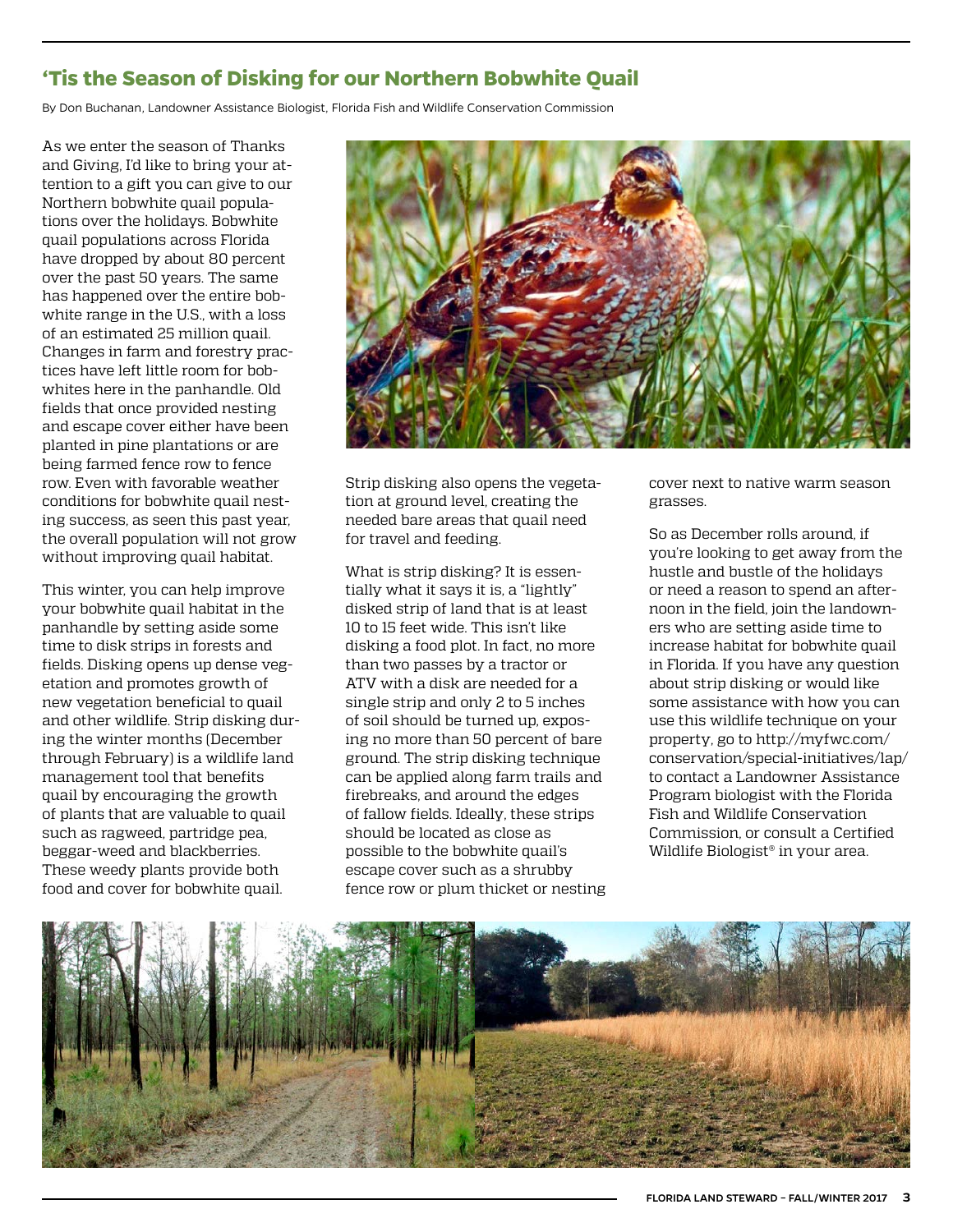### <span id="page-3-0"></span>**ACF Consultant's Corner: Prescribed Burn Associations in Florida?**

By Harper E. Hanway, Association of Consulting Foresters, Southern Forestry Consultants, Inc.

Prescribed Burn Associations (PBAs) are localized groups of landowners that work together to conduct prescribed burning on each other's properties. Landowners in these associations commonly share resources (equipment, knowledge, man power) in hopes of conducting prescribed burns more efficiently.

A vast majority (50+) of the PBAs are concentrated in the states of Oklahoma, Kansas, Nebraska, and Texas. To my knowledge, only one PBA has been formed in the Southeast to-date and is located in North Carolina. Based on my review of PBA location maps and a selection of PBAs' average acreage per burn,

most of the burning acreage that has been conducted by PBAs is on rangelands comprised mainly of grasses and few trees. The fuel types, fuel loads, and timber resources in the Southeast, and Florida specifically, are dramatically different than that of Oklahoma, Nebraska, Kansas, and most

Continued on next page



A key objective of prescribed burn associations is to make sure that prescribed fire is carried out with due diligence to smoke management and containment. Photo by Renee Bodine.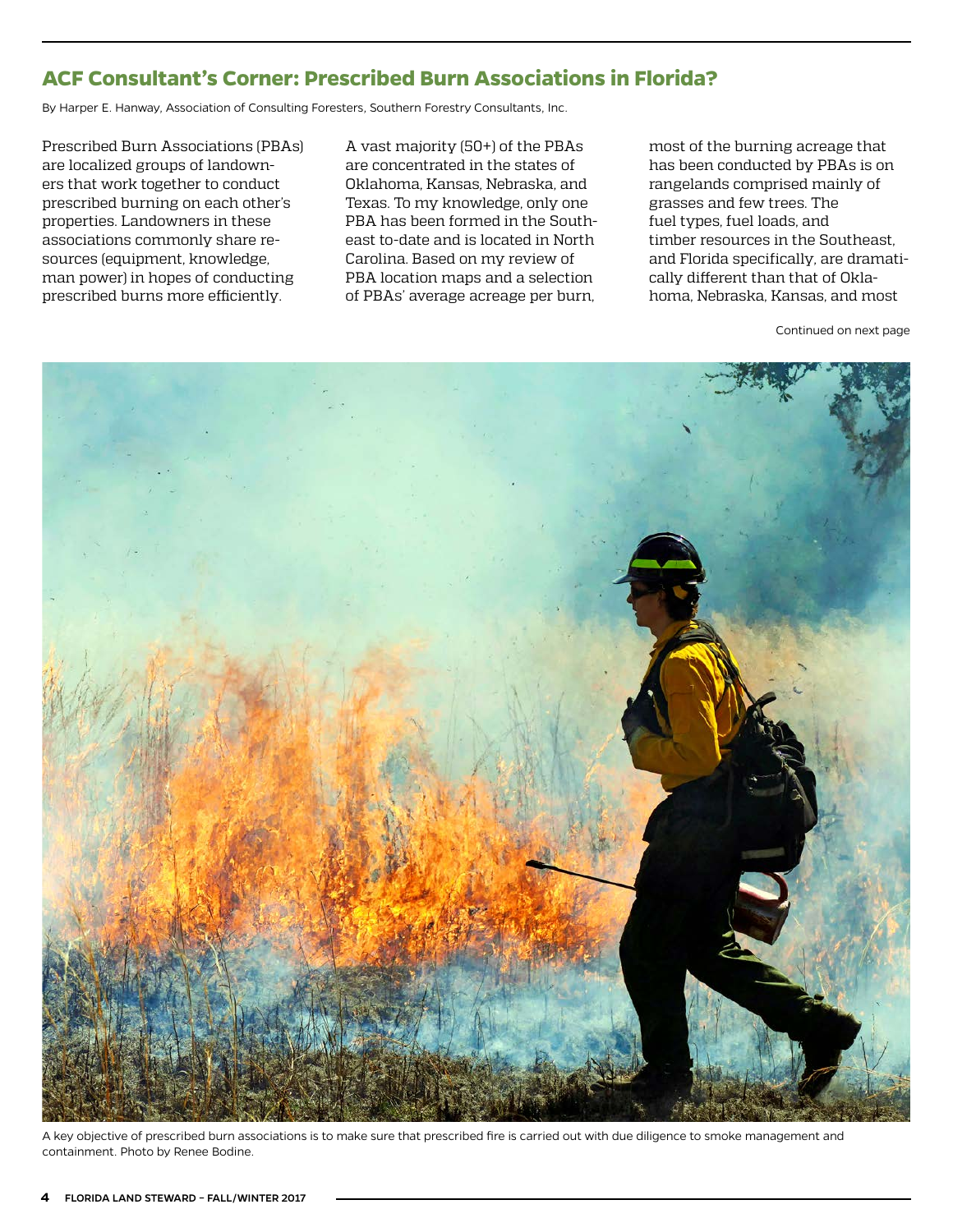of Texas. These factors, in my professional opinion, make prescribed burning more challenging in southeastern states.

The ability to control and manipulate a burn without negatively impacting timber growth takes years of experience. Some of the best burn managers that I know have years of experience, managed hundreds of burns, and know the limitations of each crew member.

Regardless of the state that you are prescribed burning in, the main goal is containment - preventing the fire from "escaping" to another area or property. Fire practitioners in the Southeast are also tasked with protecting the timber resources of the burn unit, and neighboring lands, which may be valued in the thousands of dollars per acre. To put it in perspective, it is common to burn a 100 acre block that has \$200,000 of timber or more.

Most of my research indicates that PBAs are safely conducting burns. Please note that almost all of the research data has been collected from rangeland burning, with little available data on PBAs in the Southeast. While I appreciate the concept of PBAs, one must question what impacts PBAs will have on prescribed burning in Florida and the entire Southeast. Florida arguably has the best burn program in the country with more acres burned annually

than any other state. The Florida Association of Consulting Foresters and the Florida Forest Service have expressed valid concerns about the development of PBAs in Florida. The concerns are many, with public safety and Florida's prescribed burning program being the apex concerns.

Many of you have attended Florida Prescribed Fire Council meetings and fire training classes that have stressed the importance of smoke management. I hear the statement "it just takes one prescribed fire smoke-related accident to change Florida's burning laws" time and time again at Fire Council meetings. This statement is absolute and pertains to everyone who burns in Florida!

As a consulting forester and Florida Certified Prescribed Burn Manager who depends on prescribed burning for a variety of reasons, I am also concerned about the impacts PBAs may have on Florida's exemplary prescribed burning program. I believe that most support more acreage being burned on private property *safely*.

The development of Florida PBAs will be closely monitored by many. Floridians are relying on the PBAs' members and their associates to protect our prescribed burning program which our natural ecosystems and wildlife depend on.

#### **Editorial sidebar**

A meeting of the northeast/central Florida PBA effort took place in August of 2017. It was attended by landowners, consultants, agency foresters and biologists, and representatives from several other organizations. A representative of the Florida Forestry Association shared the concerns expressed in this article and asked what the overall driving objective of the PBA effort is. The objective was stated by a landowner who has been an active participant in the effort from the start. He said that a PBA would allow landowners to take advantage of favorable burn conditions when Florida Forest Service (FFS) assistance and private contractor capacity is limited. By working together and leveraging resources, equipment, burn certification, and experience they can increase their capacity to burn when FFS and consultants are largely tied up on state lands and existing contracts. The meeting participants moved forward with developing a more formal organizational structure, and it is largely a landowner led and driven effort. It is worth noting that most of these landowners are experienced, certified burners and share the same concerns stated in the article. The FFS, Florida Fish and Wildlife Conservation Commission, University of Florida IFAS, and other partners are staying engaged to make sure this effort has a significant education component going forward, and that all of those involved are operating with due diligence and professionalism.

## **Get Email Updates!**

Don't miss out on upcoming events and news! A lot happens between issues of this quarterly newsletter. Send an email to [cdemers@ufl.edu](mailto:cdemers%40ufl.edu?subject=) to be added to the stewardship listserv. Updates are sent every week or two and include the latest calendar of workshops, tours and other events, a link to the current issue of this newsletter, updates on cost-share and other assistance programs and resources, and other stewardship related information.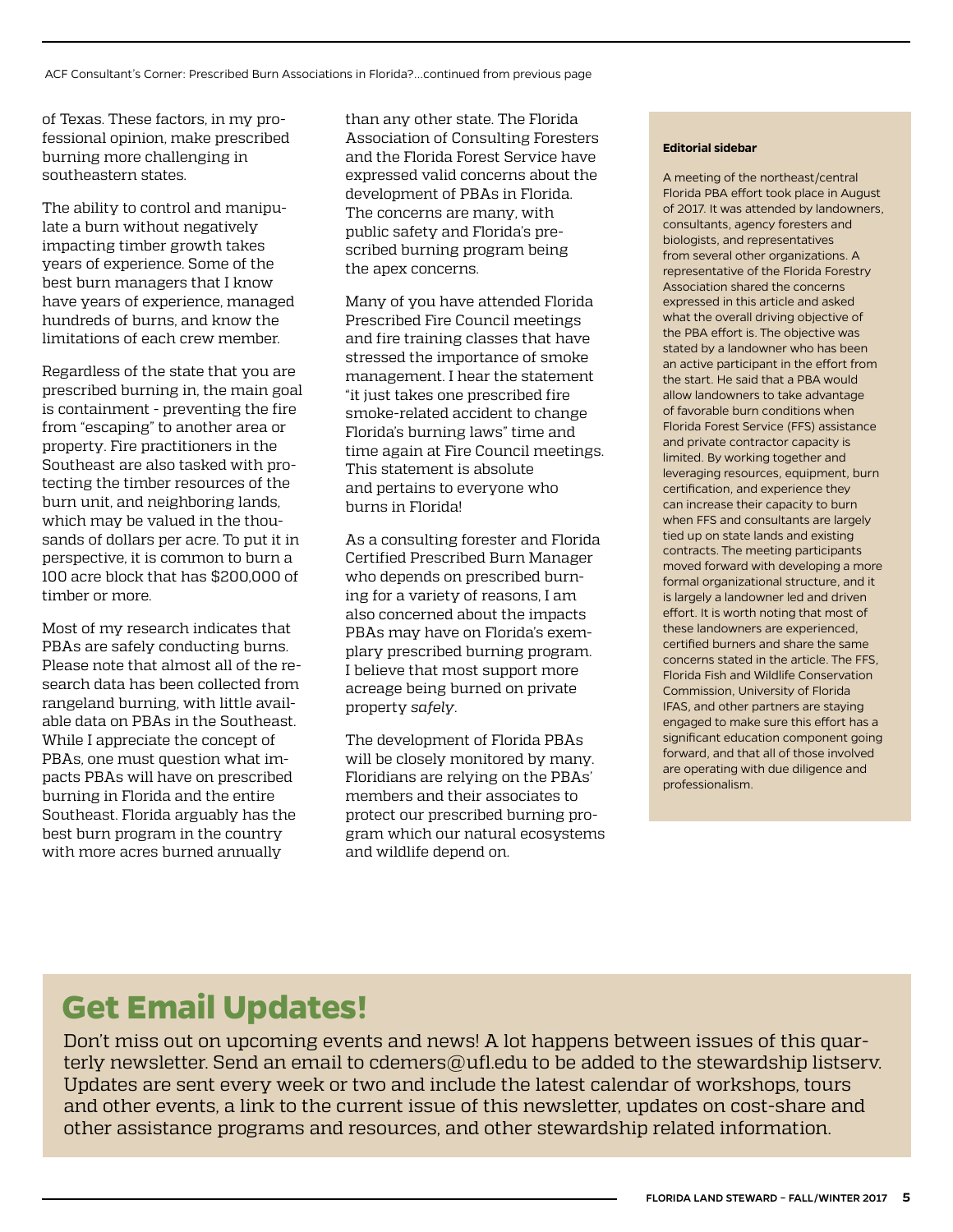# <span id="page-5-0"></span>**TIMBER PRICE UPDATE**

The timber pricing information below is useful for observing trends over time, but does not reflect current conditions at a particular location. Landowners considering a timber sale are advised to solicit the services of a consulting forester to obtain current local market conditions.

Average stumpage prices for the three major products in Florida, as reported in the **3rd Quarter 2017** Timber Mart-South report were:

**Florida Stumpage Prices**

**Pine pulpwood:** \$36/cord (\$14/ton), same as 2<sup>nd</sup> Qtr. 2017

**Pine C-N-S:** \$59/cord (\$22/ton), same

**Pine sawtimber:** \$74/cord (\$28/ton), same

#### **Trend Report**

Extreme weather events dominated the third quarter of 2017 to say the least. Hurricanes Harvey and Irma brought vast amounts of water to many parts of the region, impacting supply chains and boosting stumpage prices in some areas. These storms caused many facilities to temporarily suspend operations. On average, Florida stumpage prices were not affected. If your timber stands were damaged in a storm, see <https://timbertax.org/>for information on income tax deductions on casualty loss.



Timber Mart-South is compiled and produced at the Center for Forest Business, Warnell School of Forest Resources, University of Georgia, under contract with the Frank W. Norris Foundation, a non-profit corporation serving the forest products industry.See<http://www.tmart-south.com/>for information on subscriptions.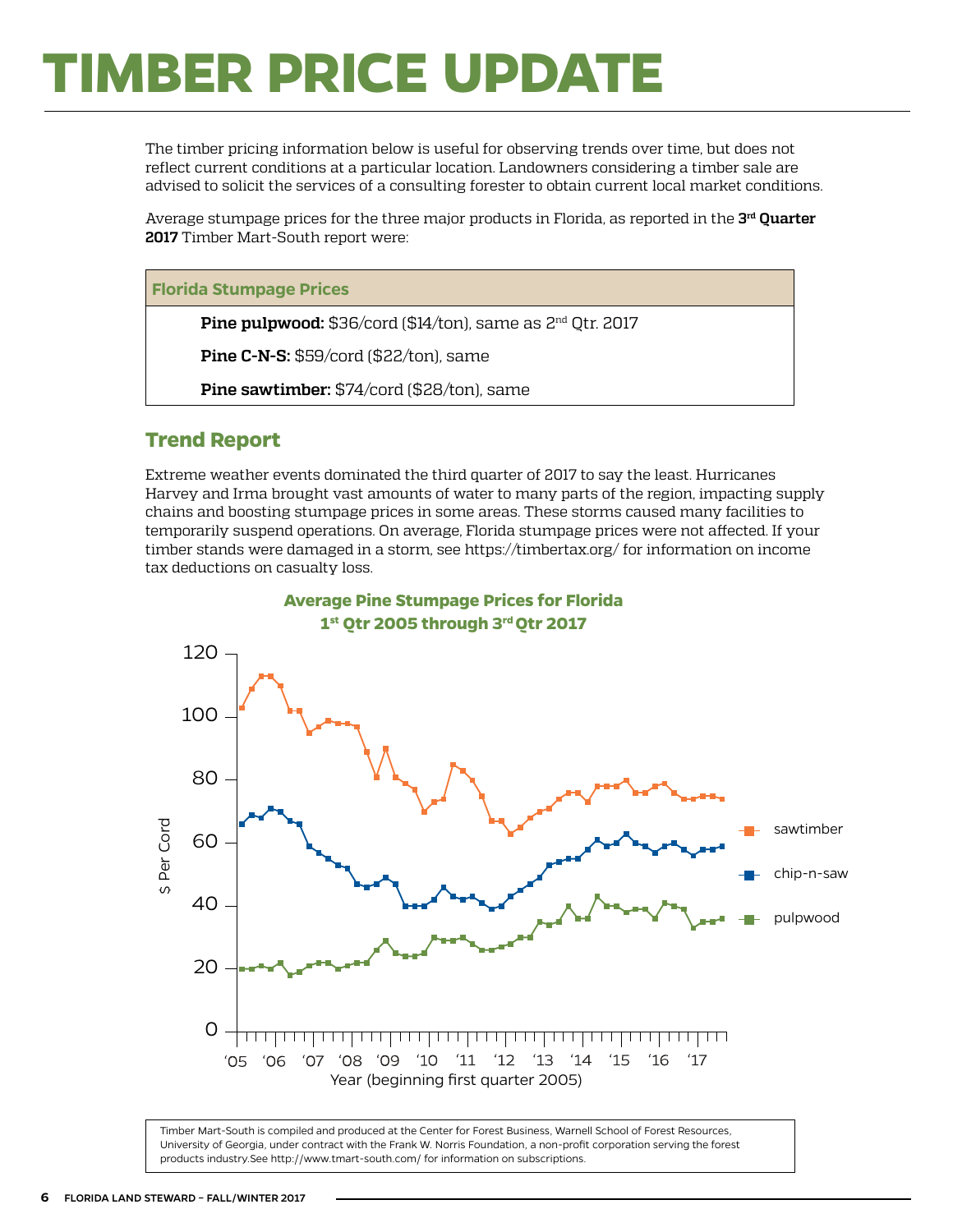# <span id="page-6-0"></span>**CONGRATULATIONS CERTIFIED FOREST STEWARDS AND TREE FARMERS**

For more information about becoming a Certified Forest Steward or Tree Farmer, contact your Florida Forest Service County Forester, consultant or learn about it at:

[http://www.](http://www.freshfromflorida.com/Divisions-Offices/Florida-Forest-Service/For-Landowners/Programs/) [freshfromflorida.com/](http://www.freshfromflorida.com/Divisions-Offices/Florida-Forest-Service/For-Landowners/Programs/) [Divisions-Offices/](http://www.freshfromflorida.com/Divisions-Offices/Florida-Forest-Service/For-Landowners/Programs/) [Florida-Forest-Service/](http://www.freshfromflorida.com/Divisions-Offices/Florida-Forest-Service/For-Landowners/Programs/) [For-Landowners/](http://www.freshfromflorida.com/Divisions-Offices/Florida-Forest-Service/For-Landowners/Programs/) [Programs/](http://www.freshfromflorida.com/Divisions-Offices/Florida-Forest-Service/For-Landowners/Programs/)

or

http://[www.](http://www.floridaforest.org) [floridaforest.org](http://www.floridaforest.org) These landowners have a current Forest Stewardship and/or Tree Farm management plan for their property and have demonstrated excellent stewardship of their land resources.



Gary McClellan (R) with Conrad Wysocki, Putnam County



James and Linda Smith, Gadsden County